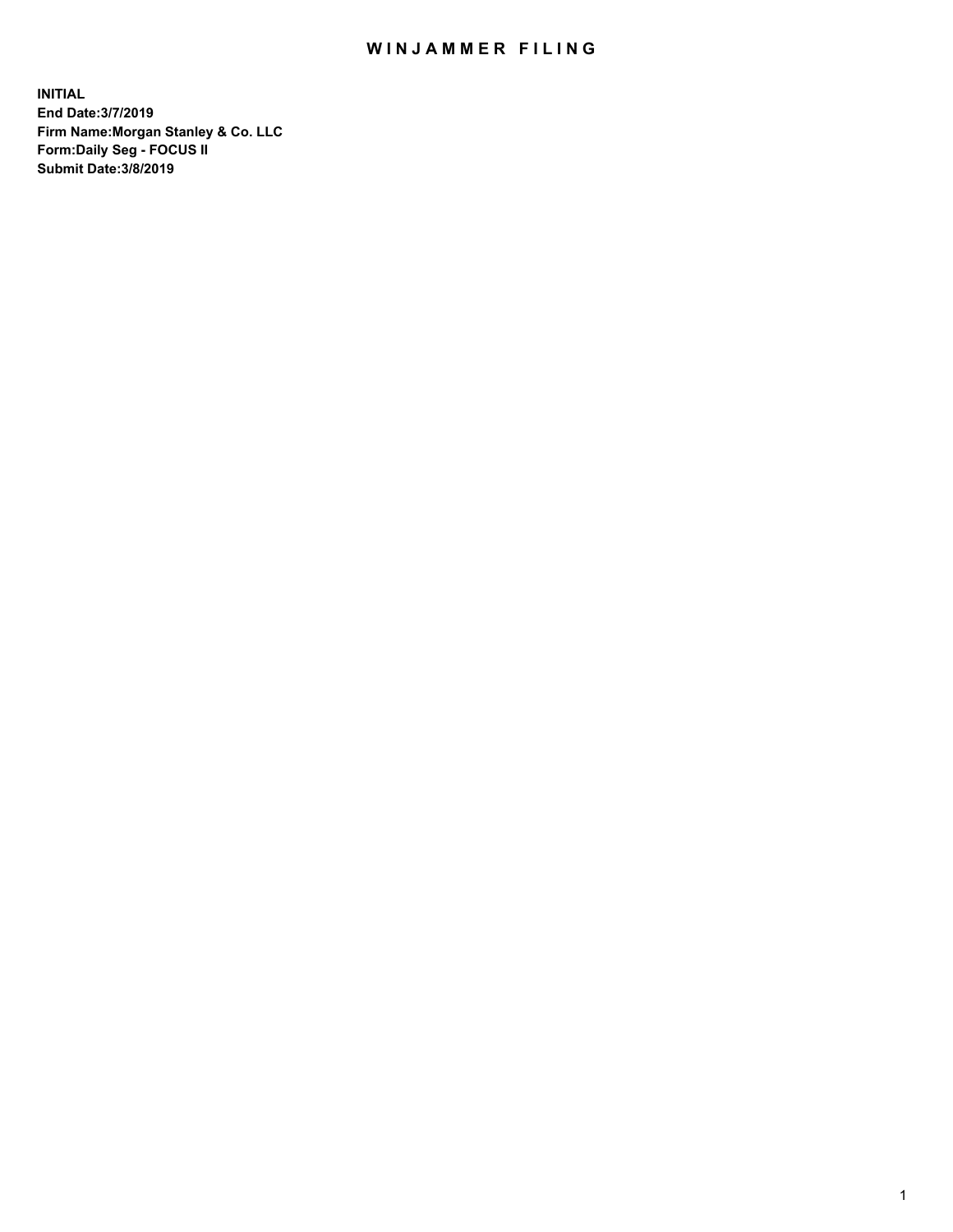**INITIAL End Date:3/7/2019 Firm Name:Morgan Stanley & Co. LLC Form:Daily Seg - FOCUS II Submit Date:3/8/2019 Daily Segregation - Cover Page**

| Name of Company                                                                                                                                                                                                                                                                                                                | Morgan Stanley & Co. LLC                                    |
|--------------------------------------------------------------------------------------------------------------------------------------------------------------------------------------------------------------------------------------------------------------------------------------------------------------------------------|-------------------------------------------------------------|
| <b>Contact Name</b>                                                                                                                                                                                                                                                                                                            | <b>Ikram Shah</b>                                           |
| <b>Contact Phone Number</b>                                                                                                                                                                                                                                                                                                    | 212-276-0963                                                |
| <b>Contact Email Address</b>                                                                                                                                                                                                                                                                                                   | Ikram.shah@morganstanley.com                                |
| FCM's Customer Segregated Funds Residual Interest Target (choose one):<br>a. Minimum dollar amount: ; or<br>b. Minimum percentage of customer segregated funds required:% ; or<br>c. Dollar amount range between: and; or<br>d. Percentage range of customer segregated funds required between:% and%.                         | 235,000,000<br><u>0</u><br>0 <sub>0</sub><br>00             |
| FCM's Customer Secured Amount Funds Residual Interest Target (choose one):<br>a. Minimum dollar amount: ; or<br>b. Minimum percentage of customer secured funds required:% ; or<br>c. Dollar amount range between: and; or<br>d. Percentage range of customer secured funds required between:% and%.                           | 140,000,000<br><u>0</u><br>0 <sub>0</sub><br>0 <sub>0</sub> |
| FCM's Cleared Swaps Customer Collateral Residual Interest Target (choose one):<br>a. Minimum dollar amount: ; or<br>b. Minimum percentage of cleared swaps customer collateral required:% ; or<br>c. Dollar amount range between: and; or<br>d. Percentage range of cleared swaps customer collateral required between:% and%. | 92,000,000<br><u>0</u><br>0 Q<br>0 <sub>0</sub>             |

Attach supporting documents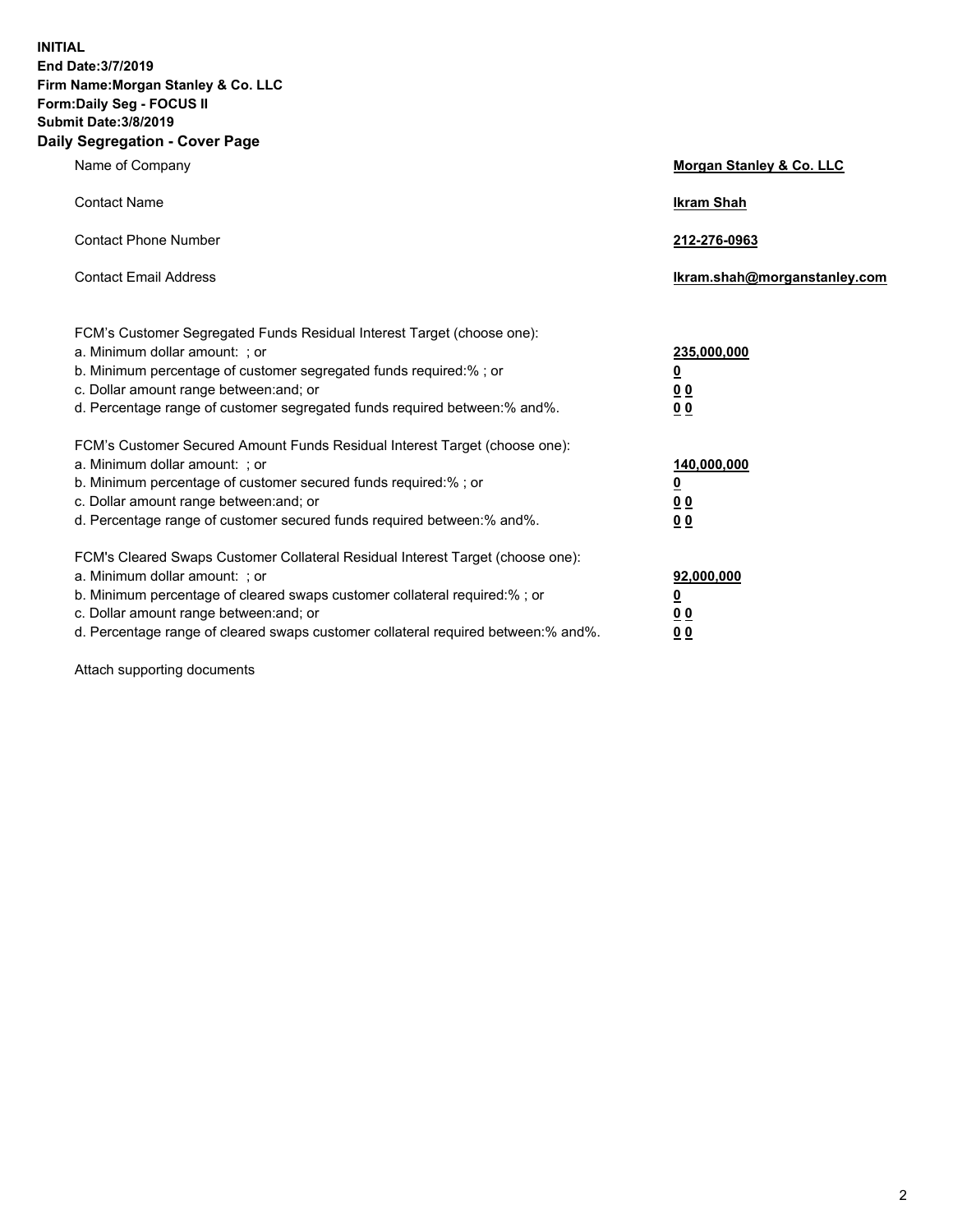|    | <b>INITIAL</b><br>End Date: 3/7/2019<br>Firm Name: Morgan Stanley & Co. LLC<br>Form: Daily Seg - FOCUS II<br><b>Submit Date: 3/8/2019</b><br><b>Daily Segregation - Secured Amounts</b> |                        |
|----|-----------------------------------------------------------------------------------------------------------------------------------------------------------------------------------------|------------------------|
|    | Foreign Futures and Foreign Options Secured Amounts                                                                                                                                     |                        |
|    | Amount required to be set aside pursuant to law, rule or regulation of a foreign                                                                                                        | $0$ [7305]             |
|    | government or a rule of a self-regulatory organization authorized thereunder                                                                                                            |                        |
| 1. | Net ledger balance - Foreign Futures and Foreign Option Trading - All Customers                                                                                                         |                        |
|    | A. Cash                                                                                                                                                                                 | 2,501,10               |
| 2. | B. Securities (at market)<br>Net unrealized profit (loss) in open futures contracts traded on a foreign board of trade                                                                  | 2,059,01<br>418,708    |
| 3. | Exchange traded options                                                                                                                                                                 |                        |
|    | a. Market value of open option contracts purchased on a foreign board of trade                                                                                                          | 5,947,60               |
|    | b. Market value of open contracts granted (sold) on a foreign board of trade                                                                                                            | $-9,333,8$             |
| 4. | Net equity (deficit) (add lines 1.2. and 3.)                                                                                                                                            | 4,975,44               |
| 5. | Account liquidating to a deficit and account with a debit balances - gross amount                                                                                                       | 94,140,5               |
|    | Less: amount offset by customer owned securities                                                                                                                                        | $-92,736,$             |
|    |                                                                                                                                                                                         | $[7354]$               |
| 6. | Amount required to be set aside as the secured amount - Net Liquidating Equity<br>Method (add lines 4 and 5)                                                                            | 4,976,84               |
| 7. | Greater of amount required to be set aside pursuant to foreign jurisdiction (above) or line                                                                                             | 4,976,84               |
|    | 6.                                                                                                                                                                                      |                        |
|    | FUNDS DEPOSITED IN SEPARATE REGULATION 30.7 ACCOUNTS                                                                                                                                    |                        |
| 1. | Cash in banks                                                                                                                                                                           |                        |
|    | A. Banks located in the United States                                                                                                                                                   | 123,470                |
|    | B. Other banks qualified under Regulation 30.7                                                                                                                                          | 1,065,00               |
| 2. |                                                                                                                                                                                         | $[7530]$               |
|    | Securities<br>A. In safekeeping with banks located in the United States                                                                                                                 | 207,898                |
|    | B. In safekeeping with other banks qualified under Regulation 30.7                                                                                                                      | $0$ [7560]             |
| 3. | Equities with registered futures commission merchants                                                                                                                                   |                        |
|    | A. Cash                                                                                                                                                                                 | 6,712,12               |
|    | <b>B.</b> Securities                                                                                                                                                                    | $0$ [7590]             |
|    | C. Unrealized gain (loss) on open futures contracts                                                                                                                                     | 424,109                |
|    | D. Value of long option contracts                                                                                                                                                       | 0 [7610]               |
|    | E. Value of short option contracts                                                                                                                                                      | $0$ [7615]             |
| 4. | Amounts held by clearing organizations of foreign boards of trade<br>A. Cash                                                                                                            | $0$ [7640]             |
|    | <b>B.</b> Securities                                                                                                                                                                    | <u>0</u> [7650]        |
|    | C. Amount due to (from) clearing organization - daily variation                                                                                                                         | $0$ [7660]             |
|    | D. Value of long option contracts                                                                                                                                                       | $0$ [7670]             |
|    | E. Value of short option contracts                                                                                                                                                      | $0$ [7675]             |
| 5. | Amounts held by members of foreign boards of trade                                                                                                                                      |                        |
|    | A. Cash                                                                                                                                                                                 | 1,501,45               |
|    | <b>B.</b> Securities                                                                                                                                                                    | 1,851,11               |
|    | C. Unrealized gain (loss) on open futures contracts                                                                                                                                     | 418,284                |
|    | D. Value of long option contracts<br>E. Value of short option contracts                                                                                                                 | 5,947,60<br>$-9,333,8$ |
|    |                                                                                                                                                                                         | $[7740]$               |
| 6. | Amounts with other depositories designated by a foreign board of trade                                                                                                                  | $0$ [7760]             |
| 7. | Segregated funds on hand                                                                                                                                                                | $0$ [7765]             |
| 8. | Total funds in separate section 30.7 accounts                                                                                                                                           | 5,170,97               |
| ∩  |                                                                                                                                                                                         |                        |

- 9. Excess (deficiency) Set Aside for Secured Amount (subtract line 7 Secured Statement Page 1 from Line 8)
- 10. Management Target Amount for Excess funds in separate section 30.7 accounts **140,000,000** [7780]
- 11. Excess (deficiency) funds in separate 30.7 accounts over (under) Management Target **54,131,592** [7785]

**0** [7305]

 A. Cash **2,501,109,143** [7315] B. Securities (at market) **2,059,010,917** [7317] 2. 118,708,620 [7325]

a. **947,609** [7335] **9,333,892** [7337] **4,975,442,397** [7345] **04,140,531** [7351] Less: amount offset by customer owned securities **-92,736,194** [7352] **1,404,337** [7354] **4,976,846,734** [7355]

**4,976,846,734** [7360]

**23,470,555** [7500] B. Other banks qualified under Regulation 30.7 **1,065,003,578** [7520] **1,188,474,133** [7530]

<sup>207,898,094</sup> [7540] B. In safekeeping with other banks qualified under Regulation 30.7 **0** [7560] **207,898,094** [7570]

 A. Cash **6,712,122** [7580] **24,109** [7600] E. Value of short option contracts **0** [7615] **7,136,231** [7620]

E. Value of short option contracts **0** [7675] **0** [7680]

 A. Cash **1,501,458,817** [7700] B. Securities **1,851,112,823** [7710] **0. 118,284,511** [7720] D. Value of long option contracts **5,947,609** [7730] E. Value of short option contracts **-9,333,892** [7735] **3,767,469,868** [7740] 8,170,978,326 [7770] **194,131,592** [7380]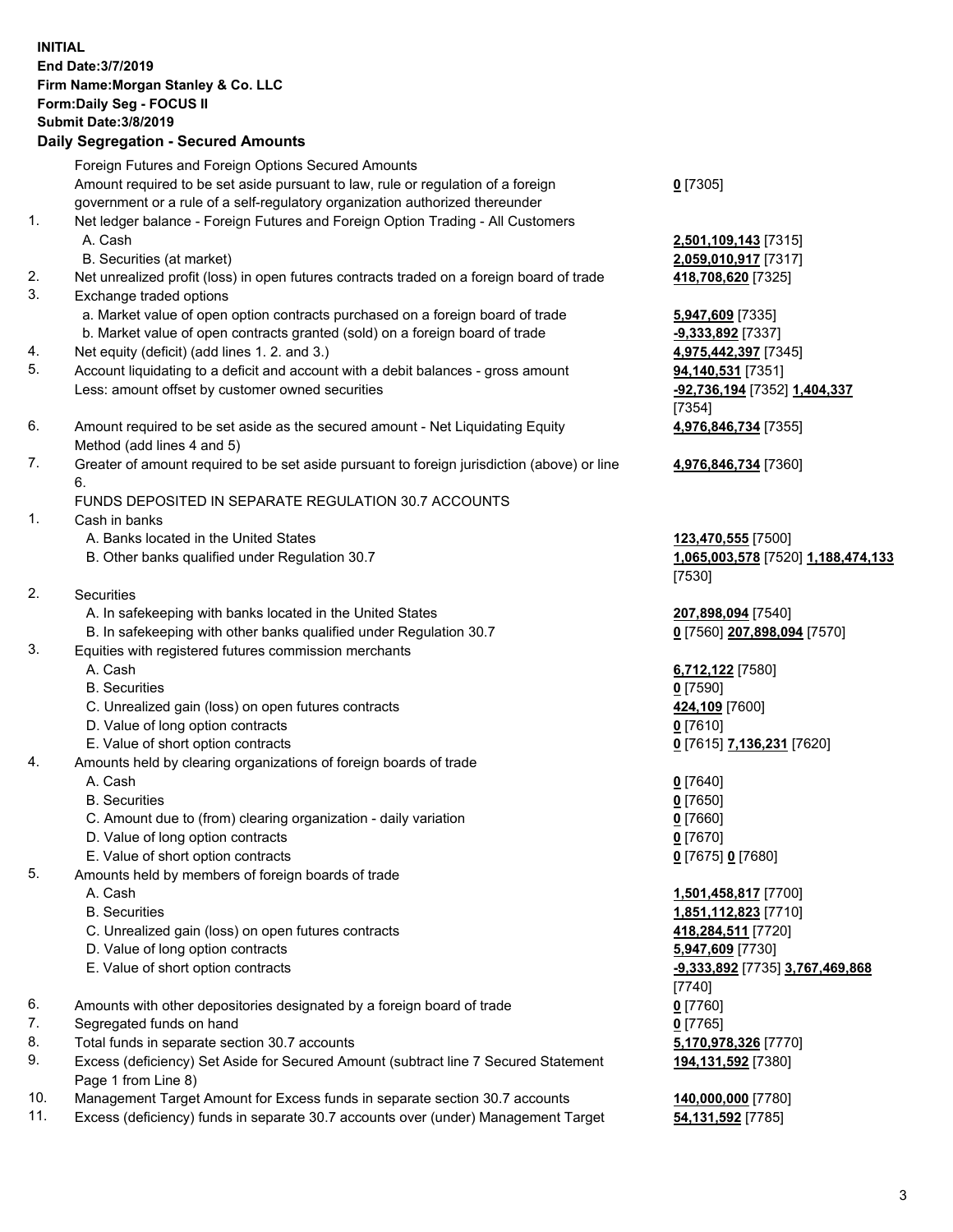**INITIAL End Date:3/7/2019 Firm Name:Morgan Stanley & Co. LLC Form:Daily Seg - FOCUS II Submit Date:3/8/2019 Daily Segregation - Segregation Statement** SEGREGATION REQUIREMENTS(Section 4d(2) of the CEAct) 1. Net ledger balance A. Cash **9,008,318,341** [7010] B. Securities (at market) **6,391,512,297** [7020] 2. Net unrealized profit (loss) in open futures contracts traded on a contract market **1,360,326,792** [7030] 3. Exchange traded options A. Add market value of open option contracts purchased on a contract market **231,695,697** [7032] B. Deduct market value of open option contracts granted (sold) on a contract market **-253,579,807** [7033] 4. Net equity (deficit) (add lines 1, 2 and 3) **16,738,273,320** [7040] 5. Accounts liquidating to a deficit and accounts with debit balances - gross amount **407,066,884** [7045] Less: amount offset by customer securities **-404,207,997** [7047] **2,858,887** [7050] 6. Amount required to be segregated (add lines 4 and 5) **16,741,132,207** [7060] FUNDS IN SEGREGATED ACCOUNTS 7. Deposited in segregated funds bank accounts A. Cash **4,294,247,655** [7070] B. Securities representing investments of customers' funds (at market) **0** [7080] C. Securities held for particular customers or option customers in lieu of cash (at market) **625,353,314** [7090] 8. Margins on deposit with derivatives clearing organizations of contract markets A. Cash **6,272,844,163** [7100] B. Securities representing investments of customers' funds (at market) **0** [7110] C. Securities held for particular customers or option customers in lieu of cash (at market) **5,766,158,983** [7120] 9. Net settlement from (to) derivatives clearing organizations of contract markets **85,949,696** [7130] 10. Exchange traded options A. Value of open long option contracts **231,695,697** [7132] B. Value of open short option contracts **-253,579,807** [7133] 11. Net equities with other FCMs A. Net liquidating equity **10,139,909** [7140] B. Securities representing investments of customers' funds (at market) **0** [7160] C. Securities held for particular customers or option customers in lieu of cash (at market) **0** [7170] 12. Segregated funds on hand **0** [7150] 13. Total amount in segregation (add lines 7 through 12) **17,032,809,610** [7180] 14. Excess (deficiency) funds in segregation (subtract line 6 from line 13) **291,677,403** [7190]

- 15. Management Target Amount for Excess funds in segregation **235,000,000** [7194]
- 16. Excess (deficiency) funds in segregation over (under) Management Target Amount Excess

**56,677,403** [7198]